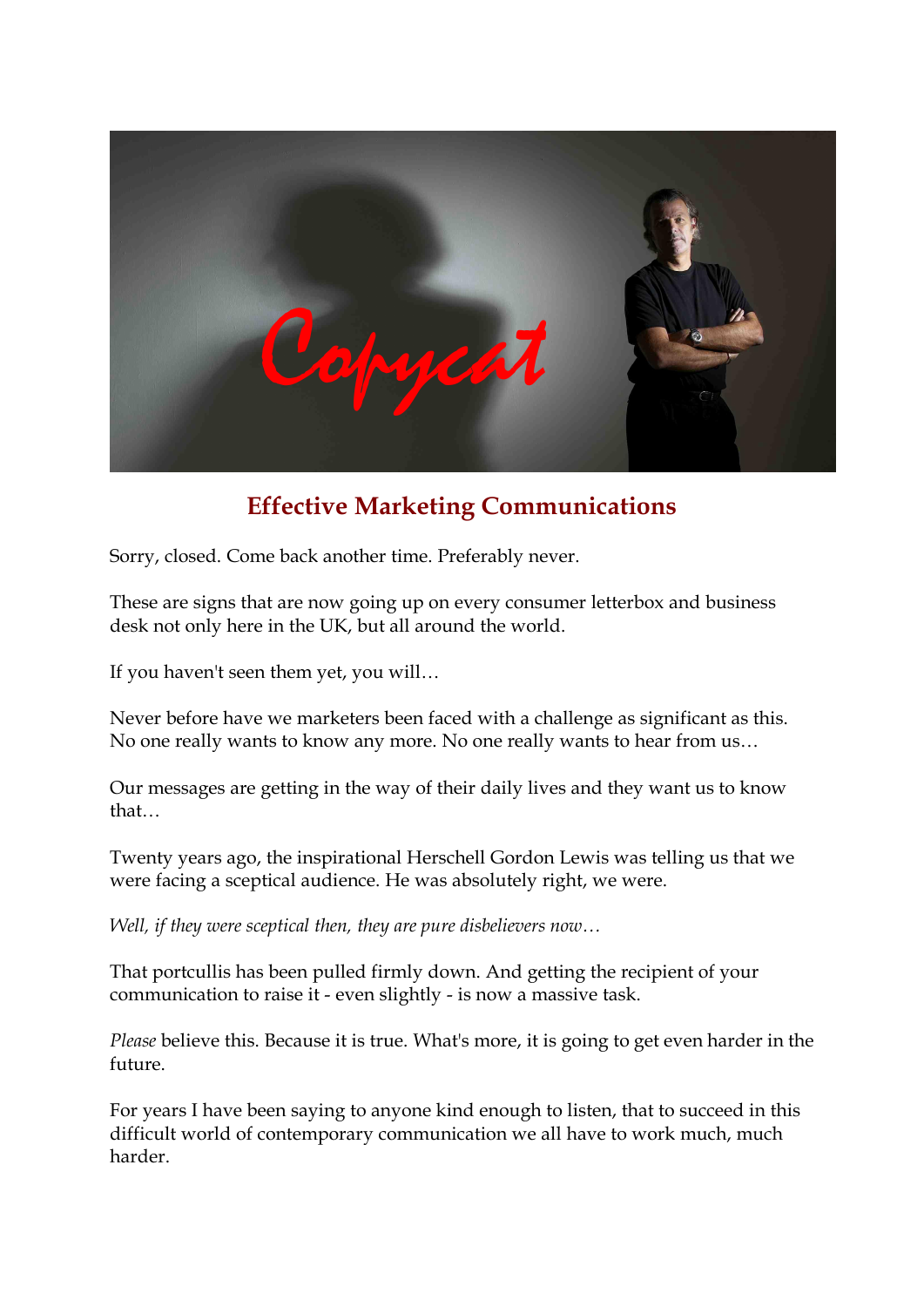Pedestrian copy doesn't cut it anymore. In the 60's and 70's you could get away with it an awful amount of the time. The world was changing and response rates were going through the roof. People actually wanted to hear from you.

Not now. But, I am convinced there is a way to get that portcullis raised. And it isn't about dressing up like Sir Lancelot and riding over the hill on a white charger…

It's about writing copy that *connects*. I believe that the copywriter's role is now taking on a greater significance than ever before. Words *reassure*. Words *persuade* and words *influence*.

And words *sell*.

No matter what your creative director tells you, pretty pictures cannot do what words can do. No way. Especially in the world of disbelievers…

In the last few months, the feedback from you wonderful people that read this article has been tremendous. And encouraging.

The correspondence I am receiving about the importance of copy is growing month by month. The overriding feedback is that you agree with me. We do have to make our words more effective and our communications more dynamic…in every way…

But, the word hasn't spread to everyone…

Recently, during a conference in Dubai, I was discussing one particular slide with the large audience, highlighting the proven importance of the 5 elements of a Direct Mail pack.

I have shared these with you before, but, for the benefit of telling this story, I will show them again.

They are:

*The Targeting 50%, The Letter 23%, The Offer 13%, The Timing 9% and finally, The Creative at 5%.*

As these percentages show, the copy is over 4 times more important than the creative in a direct mail pack. So, I asked the audience this question:

*"Does everyone now accept this?"* There were a few mumbles. I saw a few heads nodding. So Iassumed that the answer was yes…

Armed with this confidence (and this minor breakthrough), I then followed up with *"OK, so now you've accepted this, will you all be budgeting and paying more for your copy than for your creative?"*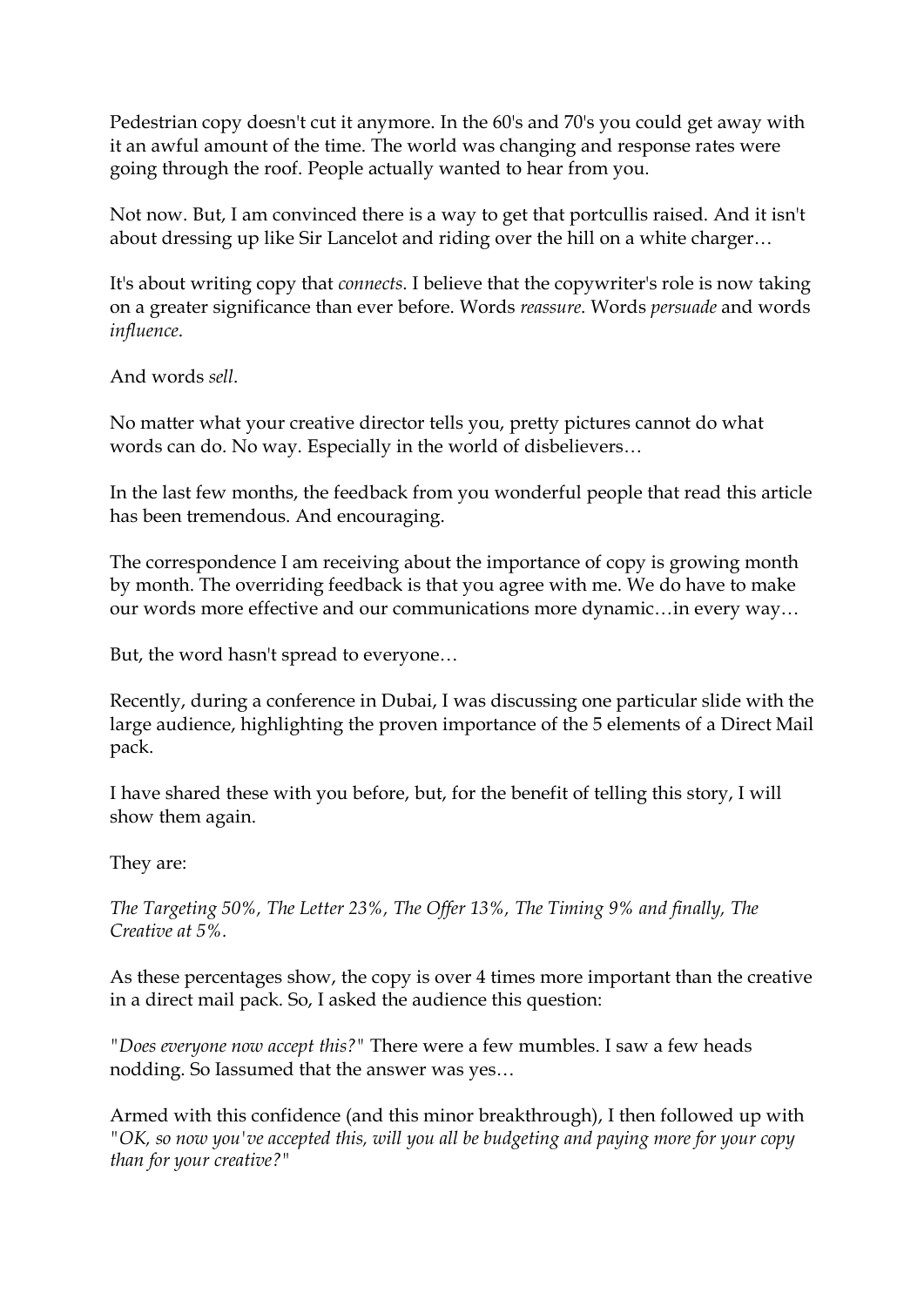*"NO"* came an immediate and rather aggressive reply from the second row. Must be a creative, I thought…

*"Why?"*… I asked the lady with the wild eyes… …I got a smile, followed by *"because <sup>I</sup> won't, that's all"*.

Just when I thought I was winning as well…

*Please see me afterwards….*

I have to tell you that I find it astonishing that people can ignore facts like the DM pack importance values above. This is not the Gospel according to AO, these are proven facts. It's intelligence gained in the trenches of campaign warfare, lasting more than seven decades, by innovative direct marketers who grew their knowledge and their businesses by testing, testing and testing again…

*…(whatever happened to testing anyway…?)*

This is even more difficult to understand, when you witness the increase of more and more banal press advertisements, useless inserts and quite unfathomable television ads…

Over 15 years ago, Ed McCabe, one of America's most respected creative individuals said *"Advertising is a genuinely troubled industry with a questionable future. Ad agencies have evolved backwards. What's common today is to hear someone ask: 'What do they mean by that?' Or: 'What is that commercial about?' I think the industry has almost totally abdicated the notion of making a connection with the consumer"*

Yes, that was 15 years ago. God knows what he would be saying now. He'd have a fit if he saw some of the TV ads I have seen in the last couple of months…

And, it's not just TV of course. A lot of radio ads are becoming so laughable now, trying to get so much in, in so little time, the presenter sounds as if he's got a rocket behind him. Posters I gave up on years ago.

And press ads…well…if you want a laugh, go down to the Gulf and see some of the stuff down there that ends up in the papers. How most of it gets signed off is beyond my understanding.

*…no wonder the portcullis has been lowered…*

But, whilst the ad industry is going backwards, the direct marketing industry is growing in leaps and bounds…more and more budget is being transferred into direct mail.

…but the starring role of the copywriter is still not fully understood…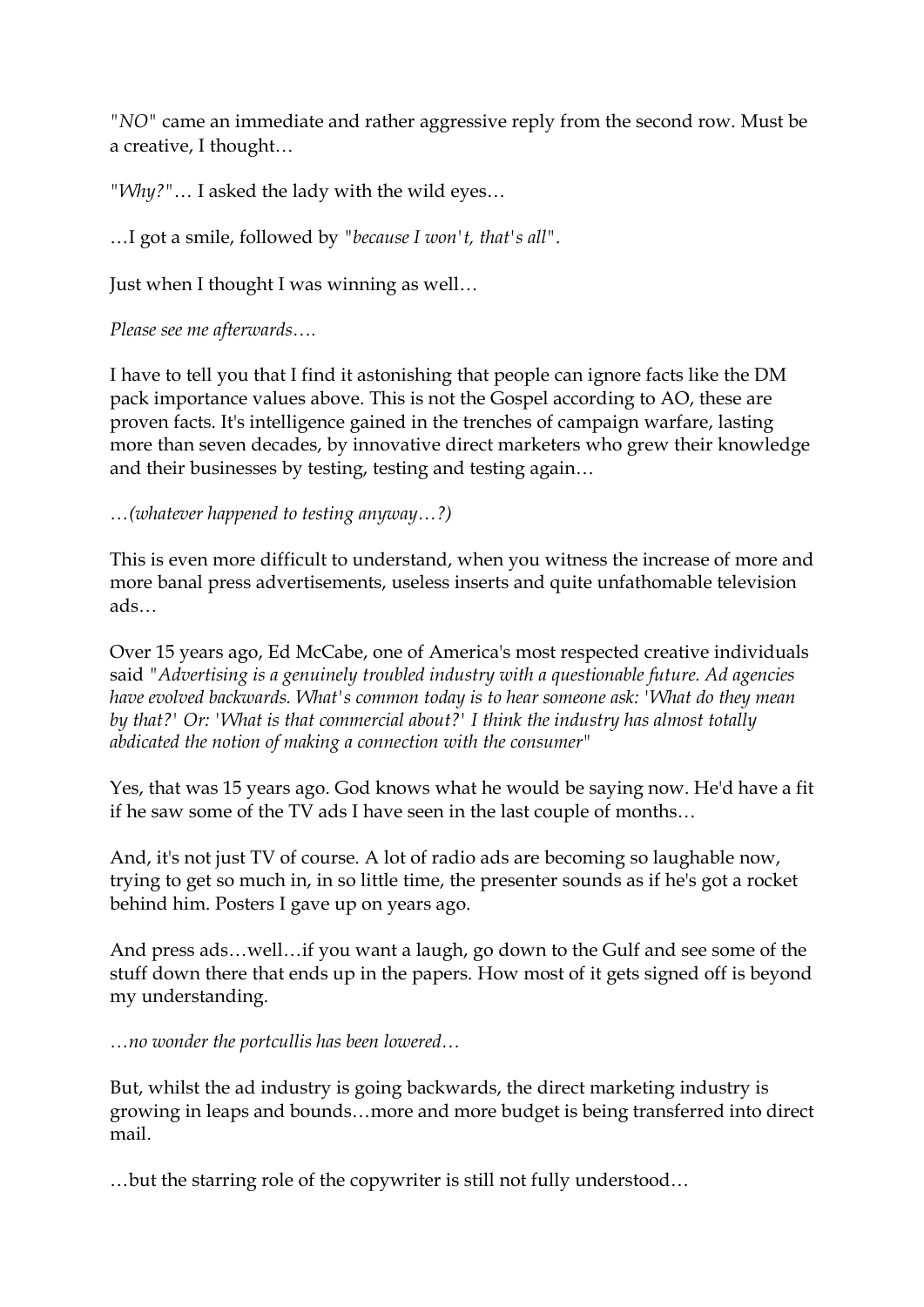Listen to this…

According to a recent report from The Royal Mail, small businesses in the UK are losing more than £3bn a year as a result of poor communications.

The research revealed that over half of the 3 million businesses had terminated a contract because of inappropriate communications.

Most SME's got communications wrong at the initial point of contact. And 81% of companies preferred that first point of contact to be…guess what…? …Direct Mail…

Royal Mail Managing Director For Mail Markets, Gillian Wilmot, came up with a gem…*"Getting it wrong can prove extremely costly"*

(Well, she should know. Most of the direct mail I receive is pretty poorly written). So, what does all this say?

Over 8 out of 10 small businesses in the UK want you to make contact with them initially through direct mail. But, most attempts are so bad, that they don't work.

*…no wonder the portcullis has been lowered…*

And, it's costing the sector - that's you and me by the way, over £3bn a year.

At home of course, our letterboxes have been raped by the financial services industry over the last 15 years and every time we receive a free newspaper every Friday night, 354 inserts drop out…

*…no wonder the portcullis has been lowered…*

I passionately believe, the only way to get it opened again, is to start understanding what makes people buy.

And that's using the correct words…*correctly…*

*"Words, not numbers or pictures, are the true currency of business these days. The words we use every day can have a dramatic effect.*

*"The right words can bring you success and everything you want in life. The wrong words can bring you poor results and failure"*

We all know this.

But only a knowledgeable few are doing anything about it….*I wonder if 'Wild Eyes' might be a convert one day…?*